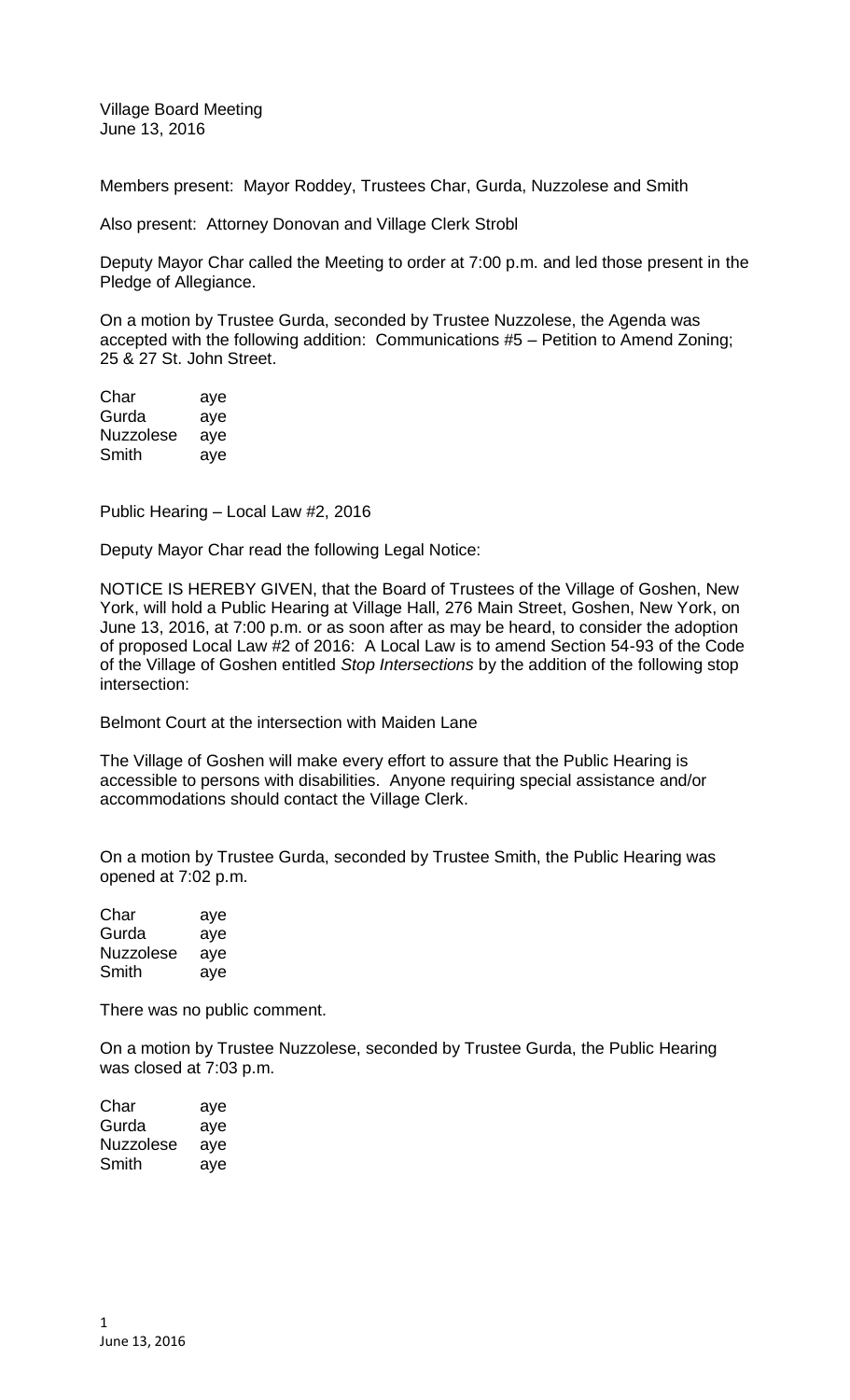On a motion by Trustee Nuzzolese, seconded by Trustee Smith, the Minutes of the May 23, 2016 Village Board Meeting were accepted as submitted.

Char aye Gurda aye Nuzzolese aye Smith aye

## **Communications**

Mayor Roddey read a standard liquor license renewal notification from the owner of Il Limon Cella Inc.

Mayor Roddey read a letter from the Town of Goshen Superintendent of Highways to the Village DPW Superintendent, thanking him for the use of a garbage truck and driver for three days to assist in bulk cleanup efforts.

Mayor Roddey read a request from the owner of Craft 47 requesting to use Market Street as a Beer Garden for the 2016 Great American Weekend.

On a motion by Trustee Char, seconded by Trustee Smith, the request was given conditional approval, subject to compliance with the Village Code and filing of the necessary permit application.

| Char             | aye |
|------------------|-----|
| Gurda            | aye |
| <b>Nuzzolese</b> | aye |
| Smith            | ave |

Mayor Roddey read a letter from the attorney for the Goshen Plaza Diner requesting a waiver of the 30-day hold for a liquor license.

On a motion by Trustee Char, seconded by Trustee Smith, the request was granted.

| Char             | aye |
|------------------|-----|
| Gurda            | aye |
| <b>Nuzzolese</b> | aye |
| Smith            | aye |

The Board reviewed a Petition to Amend the Zoning Code and Map for 25 and 27 St. John Street, from OB (Office Building) to CS (Central Shopping).

On a motion by Trustee Char, seconded by Trustee Smith, the Board agreed to forward the Petition to the Planning Board and the Village Planner for review and response.

| Char      | aye |
|-----------|-----|
| Gurda     | aye |
| Nuzzolese | aye |
| Smith     | ave |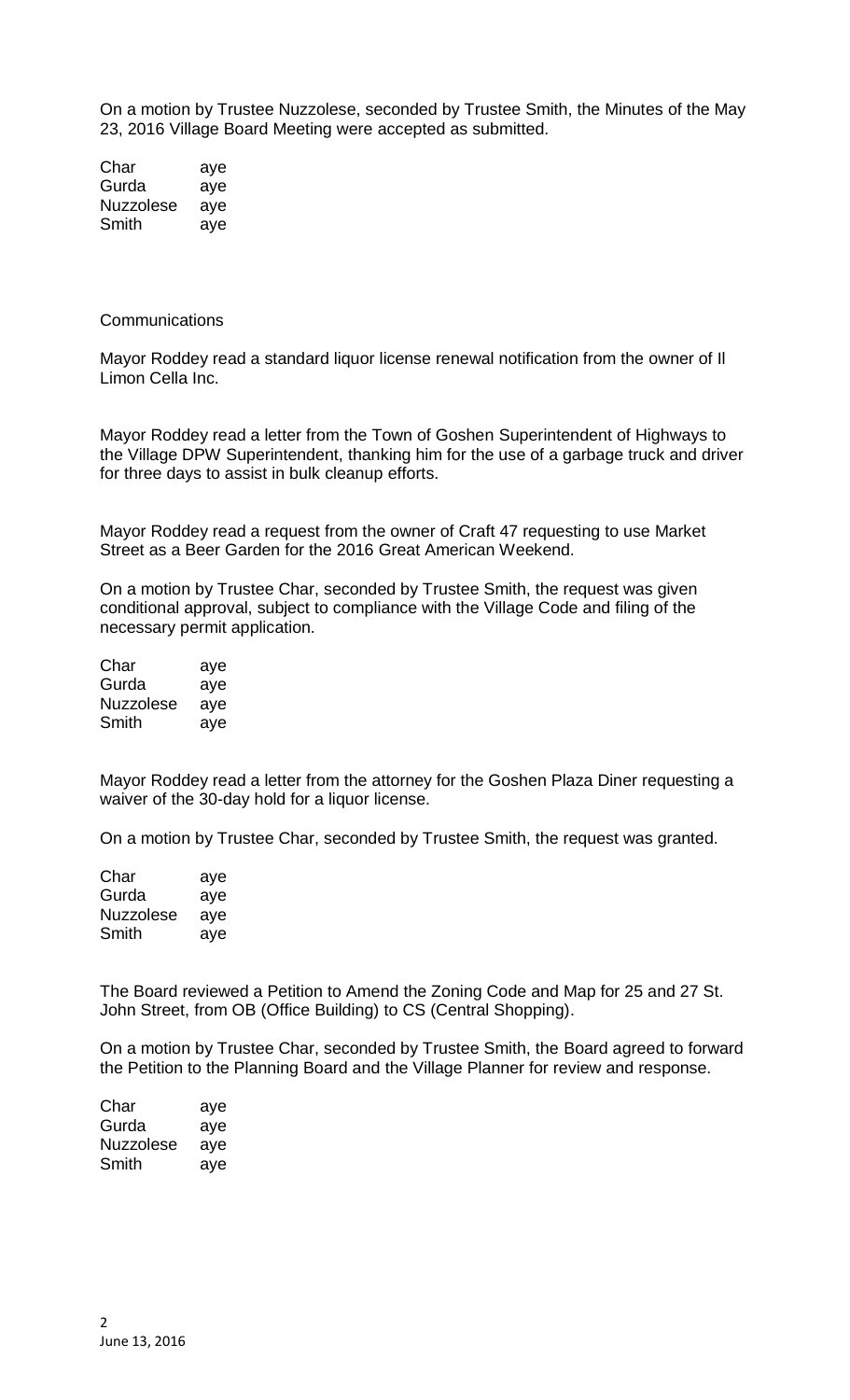On a motion by Trustee Char, seconded by Trustee Nuzzolese, the Village Board of the Village of Goshen, hereby resolves to hold a Public Hearing on June 27, 2016, at 7:00 p.m., or as soon after as may be heard, for the consideration of adoption of: Local Law #3 of 2016: A Local Law Amending Chapter 54, Section 260 (a) of the Code of the Village of Goshen (Parking Time Limits).

| Char             | aye |
|------------------|-----|
| Gurda            | aye |
| <b>Nuzzolese</b> | aye |
| Smith            | aye |

On a motion by Trustee Char, seconded by Trustee Gurda, the Board of Trustees of the Village of Goshen hereby adopts Local Law #2 of 2016, a Local Law amending Section 54-93 of the Code of the Village of Goshen entitled *Stop Intersections* by the addition of the following stop intersection: Belmont Court at the intersection with Maiden Lane.

| Char             | aye |
|------------------|-----|
| Gurda            | aye |
| <b>Nuzzolese</b> | aye |
| Smith            | aye |

On a motion by Trustee Char, seconded by Trustee Gurda, bills as examined by members of the Board were approved in accordance with Abstract 2015/2016 number 12, check numbers 10516 through 10624, in the amount of \$334,487.90.

| Char             | aye |
|------------------|-----|
| Gurda            | aye |
| <b>Nuzzolese</b> | aye |
| Smith            | ave |

On a motion by Trustee Char, seconded by Trustee Gurda, the Mayor is hereby authorized to enter into an agreement with Farr Engineering, for the provision of engineering services for water and wastewater related projects, on an hourly basis at a rate of \$100.00 per hour.

| Char      | aye |
|-----------|-----|
| Gurda     | aye |
| Nuzzolese | aye |
| Smith     | aye |